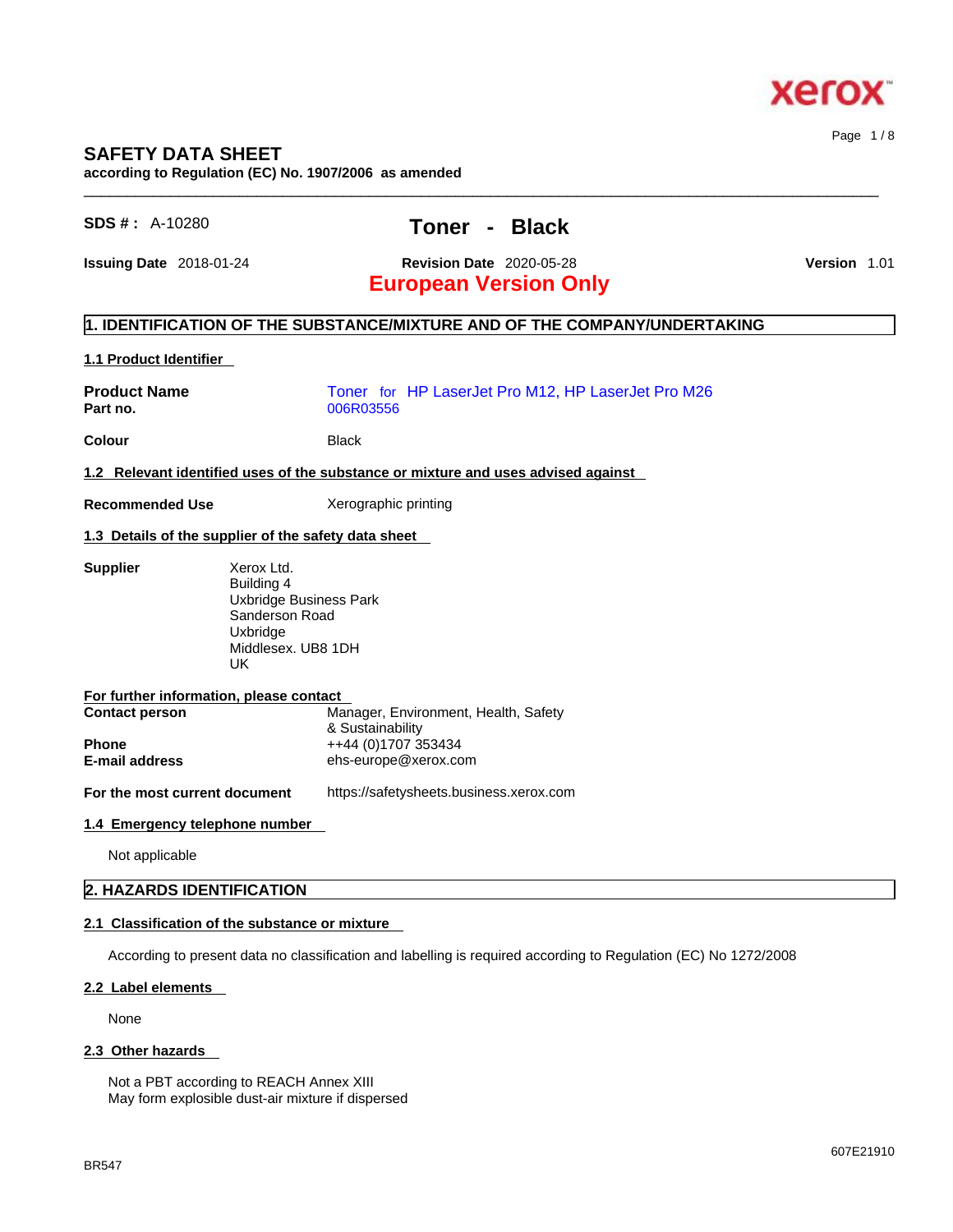607E21910

 $\_$  ,  $\_$  ,  $\_$  ,  $\_$  ,  $\_$  ,  $\_$  ,  $\_$  ,  $\_$  ,  $\_$  ,  $\_$  ,  $\_$  ,  $\_$  ,  $\_$  ,  $\_$  ,  $\_$  ,  $\_$  ,  $\_$  ,  $\_$  ,  $\_$  ,  $\_$  ,  $\_$  ,  $\_$  ,  $\_$  ,  $\_$  ,  $\_$  ,  $\_$  ,  $\_$  ,  $\_$  ,  $\_$  ,  $\_$  ,  $\_$  ,  $\_$  ,  $\_$  ,  $\_$  ,  $\_$  ,  $\_$  ,  $\_$  ,

**SDS # :** A-10280 **Toner - Black**

**Issuing Date** 2018-01-24 **Revision Date** 2020-05-28 **Version** 1.01

 $\_$  ,  $\_$  ,  $\_$  ,  $\_$  ,  $\_$  ,  $\_$  ,  $\_$  ,  $\_$  ,  $\_$  ,  $\_$  ,  $\_$  ,  $\_$  ,  $\_$  ,  $\_$  ,  $\_$  ,  $\_$  ,  $\_$  ,  $\_$  ,  $\_$  ,  $\_$  ,  $\_$  ,  $\_$  ,  $\_$  ,  $\_$  ,  $\_$  ,  $\_$  ,  $\_$  ,  $\_$  ,  $\_$  ,  $\_$  ,  $\_$  ,  $\_$  ,  $\_$  ,  $\_$  ,  $\_$  ,  $\_$  ,  $\_$  ,

# **3. COMPOSITION/INFORMATION ON INGREDIENTS**

#### **3.2 Mixtures**

| <b>Chemical Name</b>         | Weight % | <b>CAS No.</b> | <b>EC-No</b> | Classification (Reg.) | Hazard                   | <b>REACH Registration</b> |
|------------------------------|----------|----------------|--------------|-----------------------|--------------------------|---------------------------|
|                              |          |                |              | 1272/2008)            | <b>Statements</b>        | <b>Number</b>             |
| Styrene / acrylate copolymer | 40-60    | Proprietary    | Not listed   | $- -$                 | --                       | $\overline{\phantom{m}}$  |
| Magnetite                    | 40-50    | 1317-61-9      | 215-277-5    | $\sim$ $\sim$         | $\overline{\phantom{m}}$ | 01-2119457646-28-0021     |
| Wax                          | 1-5      | Proprietary    | Not listed   | $- -$                 | --                       |                           |
| Silica                       | 1-3      | 67762-90-7     | Not listed   | $\sim$ $\sim$         | --                       | $\overline{\phantom{m}}$  |
| Metal complex dye            | < 1.0    | 42405-40-3     | 403-360-0    | Flam, Sol. 1          | H <sub>228</sub>         | --                        |
|                              |          |                |              | Acute Tox 4           | H302                     |                           |
|                              |          |                |              | Aquatic Acute 1       | H400                     |                           |
|                              |          |                |              | Aquatic Chronic 1     | H410                     |                           |

#### **Full text of H- statements: see section 16 Note**

"--" indicates no classification or hazard statements apply.

Components marked as "Not Listed" are exempt from registration.

Where no REACH registration number is listed, it is considered confidential to the Only Representative.

## **4. FIRST AID MEASURES**

#### **4.1 Description of first aid measures**

| <b>General advice</b> | For external use only. When symptoms persist or in all cases of doubt seek medical advice.<br>Show this safety data sheet to the doctor in attendance. |
|-----------------------|--------------------------------------------------------------------------------------------------------------------------------------------------------|
| Eye contact           | Immediately flush with plenty of water. After initial flushing, remove any contact lenses and<br>continue flushing for at least 15 minutes             |
| <b>Skin contact</b>   | Wash skin with soap and water                                                                                                                          |
| <b>Inhalation</b>     | Move to fresh air                                                                                                                                      |
| Ingestion             | Rinse mouth with water and afterwards drink plenty of water or milk                                                                                    |
|                       |                                                                                                                                                        |

#### **4.2 Most important symptoms and effects, both acute and delayed**

| <b>Acute toxicity</b>   |                                                       |  |
|-------------------------|-------------------------------------------------------|--|
| Eyes                    | No known effect                                       |  |
| <b>Skin</b>             | No known effect                                       |  |
| <b>Inhalation</b>       | No known effect                                       |  |
| Ingestion               | No known effect                                       |  |
| <b>Chronic effects</b>  |                                                       |  |
| <b>Chronic toxicity</b> | No known effects under normal use conditions          |  |
| <b>Main symptoms</b>    | Overexposure may cause:                               |  |
|                         | mild respiratory irritation similar to nuisance dust. |  |

### **4.3 Indication of immediate medical attention and special treatment needed**

| <b>Protection of first-aiders</b> | No special protective equipment required |
|-----------------------------------|------------------------------------------|
| Notes to physician                | Treat symptomatically                    |



Page 2 / 8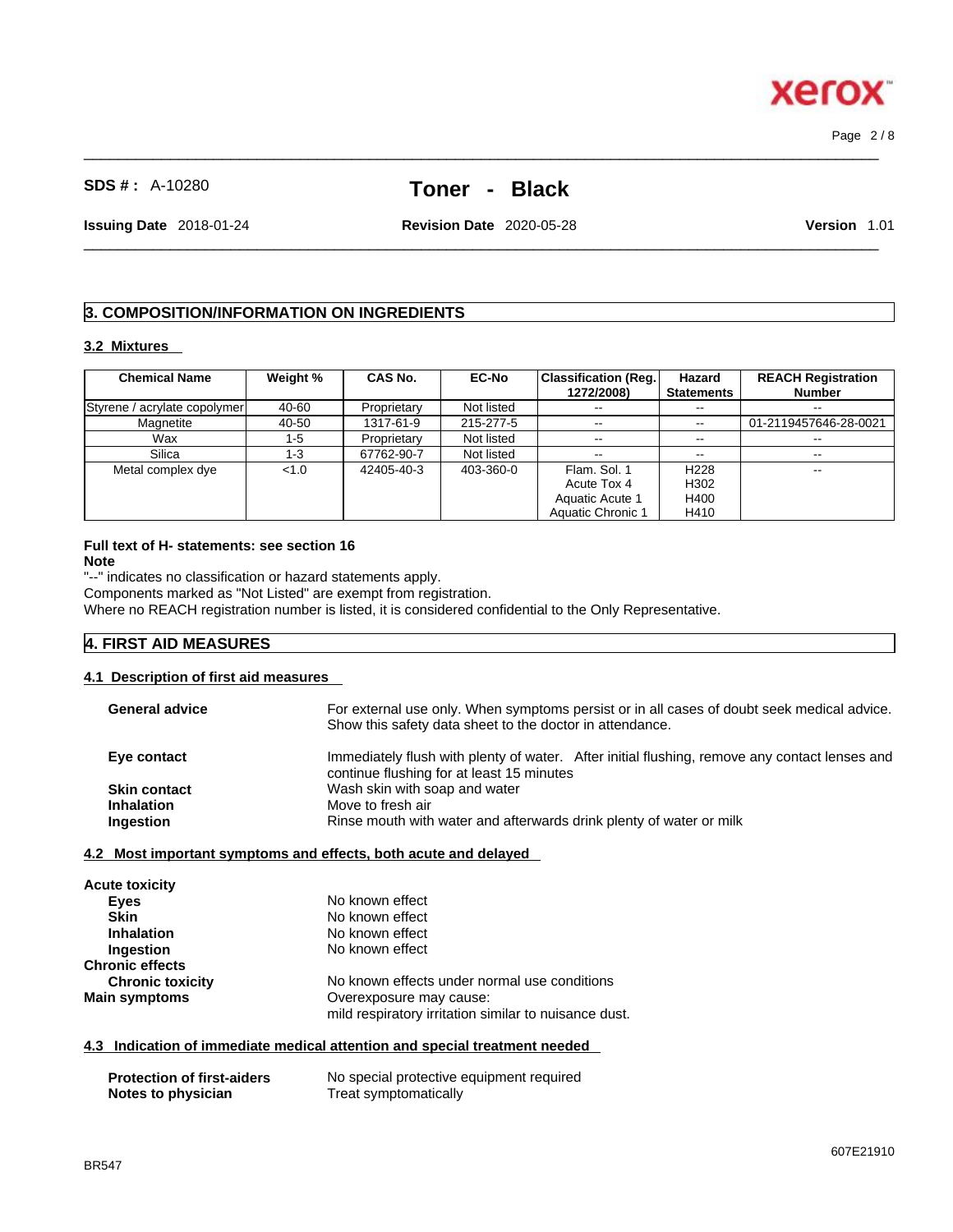Page 3 / 8

xero

**SDS # :** A-10280 **Toner - Black**

**Issuing Date** 2018-01-24 **Revision Date** 2020-05-28 **Version** 1.01

 $\_$  ,  $\_$  ,  $\_$  ,  $\_$  ,  $\_$  ,  $\_$  ,  $\_$  ,  $\_$  ,  $\_$  ,  $\_$  ,  $\_$  ,  $\_$  ,  $\_$  ,  $\_$  ,  $\_$  ,  $\_$  ,  $\_$  ,  $\_$  ,  $\_$  ,  $\_$  ,  $\_$  ,  $\_$  ,  $\_$  ,  $\_$  ,  $\_$  ,  $\_$  ,  $\_$  ,  $\_$  ,  $\_$  ,  $\_$  ,  $\_$  ,  $\_$  ,  $\_$  ,  $\_$  ,  $\_$  ,  $\_$  ,  $\_$  ,

 $\_$  ,  $\_$  ,  $\_$  ,  $\_$  ,  $\_$  ,  $\_$  ,  $\_$  ,  $\_$  ,  $\_$  ,  $\_$  ,  $\_$  ,  $\_$  ,  $\_$  ,  $\_$  ,  $\_$  ,  $\_$  ,  $\_$  ,  $\_$  ,  $\_$  ,  $\_$  ,  $\_$  ,  $\_$  ,  $\_$  ,  $\_$  ,  $\_$  ,  $\_$  ,  $\_$  ,  $\_$  ,  $\_$  ,  $\_$  ,  $\_$  ,  $\_$  ,  $\_$  ,  $\_$  ,  $\_$  ,  $\_$  ,  $\_$  ,

### **5. FIREFIGHTING MEASURES**

#### **5.1 Extinguishing media**

**Suitable extinguishing media** Use water spray or fog; do not use straight streams, Foam

**Unsuitable extinguishing media** Do not use a solid water stream as it may scatterand spread fire

#### **5.2 Special hazards arising from the substance or mixture**

Fine dust dispersed in air, in sufficient concentrations, and in the presence of an ignition source is a potential dust explosion hazard

**Hazardous combustion products**Hazardous decomposition products due to incomplete combustion, Carbon oxides, Nitrogen oxides (NOx)

#### **5.3 Advice for fire-fighters**

In the event of fire and/or explosion do not breathe fumes. Wear fire/flame resistant/retardant clothing. Use self-contained pressure-demand breathing apparatus if needed to prevent exposure to smoke or airborne toxins. Wear self-contained breathing apparatus and protective suit.

## **Other information**

| Flammability | Not flammable  |  |
|--------------|----------------|--|
| Flash point  | Not applicable |  |

#### **6. ACCIDENTAL RELEASE MEASURES**

#### **6.1 Personal precautions, protective equipment and emergency procedures**

Avoid breathing dust

#### **6.2 Environmental precautions**

Although toner is not an aquatic toxin, microplastics may be a physical hazard to aquatic life and should not be allowed to enter drains, sewers, or waterways

#### **6.3 Methods and material for containment and cleaning up**

| <b>Methods for containment</b> | Prevent dust cloud                                                                |
|--------------------------------|-----------------------------------------------------------------------------------|
| Methods for cleaning up        | Use a vacuum cleaner to remove excess, then wash with COLD water. Hot water fuses |
|                                | the toner making it difficult to remove                                           |

#### **6.4 Reference to other sections**

See section 12 for additional ecological information See Section 13 for additional information

## **7. HANDLING AND STORAGE**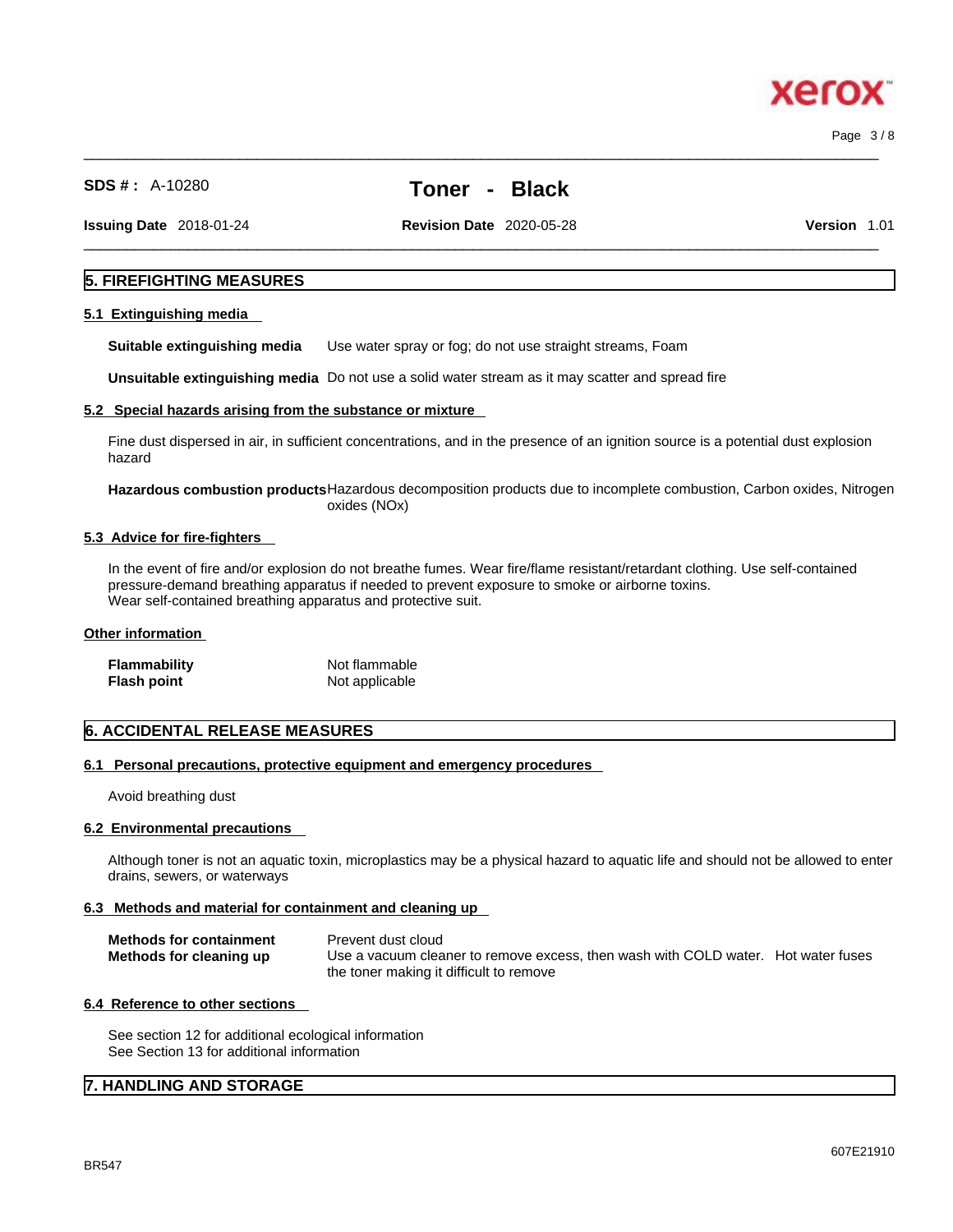**Xerox** 

| 7.1 Precautions for safe handling                                                                                                           |                                                                              |                                                                                                                                                                              |                                                                                                                          |       |
|---------------------------------------------------------------------------------------------------------------------------------------------|------------------------------------------------------------------------------|------------------------------------------------------------------------------------------------------------------------------------------------------------------------------|--------------------------------------------------------------------------------------------------------------------------|-------|
| dust cloud                                                                                                                                  |                                                                              |                                                                                                                                                                              | Handle in accordance with good industrial hygiene and safety practice, Avoid dust accumulation in enclosed space, Prever |       |
| <b>Hygiene measures</b>                                                                                                                     |                                                                              | None under normal use conditions                                                                                                                                             |                                                                                                                          |       |
| 7.2 Conditions for safe storage, including any incompatibilities                                                                            |                                                                              |                                                                                                                                                                              |                                                                                                                          |       |
| Keep container tightly closed in a dry and well-ventilated place, Store at room temperature                                                 |                                                                              |                                                                                                                                                                              |                                                                                                                          |       |
| 7.3 Specific end uses                                                                                                                       |                                                                              |                                                                                                                                                                              |                                                                                                                          |       |
| Xerographic printing                                                                                                                        |                                                                              |                                                                                                                                                                              |                                                                                                                          |       |
| 8. EXPOSURE CONTROLS/PERSONAL PROTECTION                                                                                                    |                                                                              |                                                                                                                                                                              |                                                                                                                          |       |
| 8.1 Control parameters                                                                                                                      |                                                                              |                                                                                                                                                                              |                                                                                                                          |       |
| <b>Xerox Exposure Limit</b><br><b>Xerox Exposure Limit</b>                                                                                  | 2.5 mg/m <sup>3</sup> (total dust)<br>$0.4 \text{ mg/m}^3$ (respirable dust) |                                                                                                                                                                              |                                                                                                                          |       |
| 8.2 Exposure controls                                                                                                                       |                                                                              |                                                                                                                                                                              |                                                                                                                          |       |
| <b>Engineering measures</b>                                                                                                                 |                                                                              | None under normal use conditions                                                                                                                                             |                                                                                                                          |       |
| Personal protective equipment                                                                                                               |                                                                              |                                                                                                                                                                              |                                                                                                                          |       |
| <b>Eye/face protection</b><br><b>Hand protection</b><br>Skin and body protection<br><b>Respiratory protection</b><br><b>Thermal hazards</b> | None under normal processing                                                 | No special protective equipment required<br>No special protective equipment required<br>No special protective equipment required<br>No special protective equipment required |                                                                                                                          |       |
| <b>Environmental Exposure Controls</b><br><b>Environmental Exposure</b><br><b>Controls</b>                                                  |                                                                              | Keep out of drains, sewers, ditches and waterways                                                                                                                            |                                                                                                                          |       |
| 9. PHYSICAL AND CHEMICAL PROPERTIES                                                                                                         |                                                                              |                                                                                                                                                                              |                                                                                                                          |       |
| 9.1 Information on basic physical and chemical properties                                                                                   |                                                                              |                                                                                                                                                                              |                                                                                                                          |       |
| Appearance<br><b>Physical state</b><br>Colour                                                                                               | Powder<br>Solid<br><b>Black</b>                                              | Odour<br><b>Odour threshold</b><br>рH                                                                                                                                        | Faint<br>Not applicable<br>Not applicable                                                                                |       |
| <b>Flash point</b>                                                                                                                          | Not applicable                                                               |                                                                                                                                                                              |                                                                                                                          |       |
| <b>Melting / Freezing Point</b><br><b>Boiling point/boiling range</b><br><b>Softening point</b>                                             | Not applicable<br>Not applicable<br>49 - 60 °C                               | 120 - 140 °F<br>$\sqrt{2}$                                                                                                                                                   |                                                                                                                          |       |
| <b>Evaporation rate</b>                                                                                                                     | Not applicable                                                               |                                                                                                                                                                              |                                                                                                                          |       |
|                                                                                                                                             |                                                                              |                                                                                                                                                                              |                                                                                                                          | 607F2 |

# **SDS # :** A-10280 **Toner - Black**

 $\_$  ,  $\_$  ,  $\_$  ,  $\_$  ,  $\_$  ,  $\_$  ,  $\_$  ,  $\_$  ,  $\_$  ,  $\_$  ,  $\_$  ,  $\_$  ,  $\_$  ,  $\_$  ,  $\_$  ,  $\_$  ,  $\_$  ,  $\_$  ,  $\_$  ,  $\_$  ,  $\_$  ,  $\_$  ,  $\_$  ,  $\_$  ,  $\_$  ,  $\_$  ,  $\_$  ,  $\_$  ,  $\_$  ,  $\_$  ,  $\_$  ,  $\_$  ,  $\_$  ,  $\_$  ,  $\_$  ,  $\_$  ,  $\_$  ,

 $\_$  ,  $\_$  ,  $\_$  ,  $\_$  ,  $\_$  ,  $\_$  ,  $\_$  ,  $\_$  ,  $\_$  ,  $\_$  ,  $\_$  ,  $\_$  ,  $\_$  ,  $\_$  ,  $\_$  ,  $\_$  ,  $\_$  ,  $\_$  ,  $\_$  ,  $\_$  ,  $\_$  ,  $\_$  ,  $\_$  ,  $\_$  ,  $\_$  ,  $\_$  ,  $\_$  ,  $\_$  ,  $\_$  ,  $\_$  ,  $\_$  ,  $\_$  ,  $\_$  ,  $\_$  ,  $\_$  ,  $\_$  ,  $\_$  , **Issuing Date** 2018-01-24 **Revision Date** 2020-05-28 **Version** 1.01

# **7.1 Precautions for safe handling**

Handle in accordance with good industrial hygiene and safety practice, Avoid dust accumulation in enclosed space, Prevent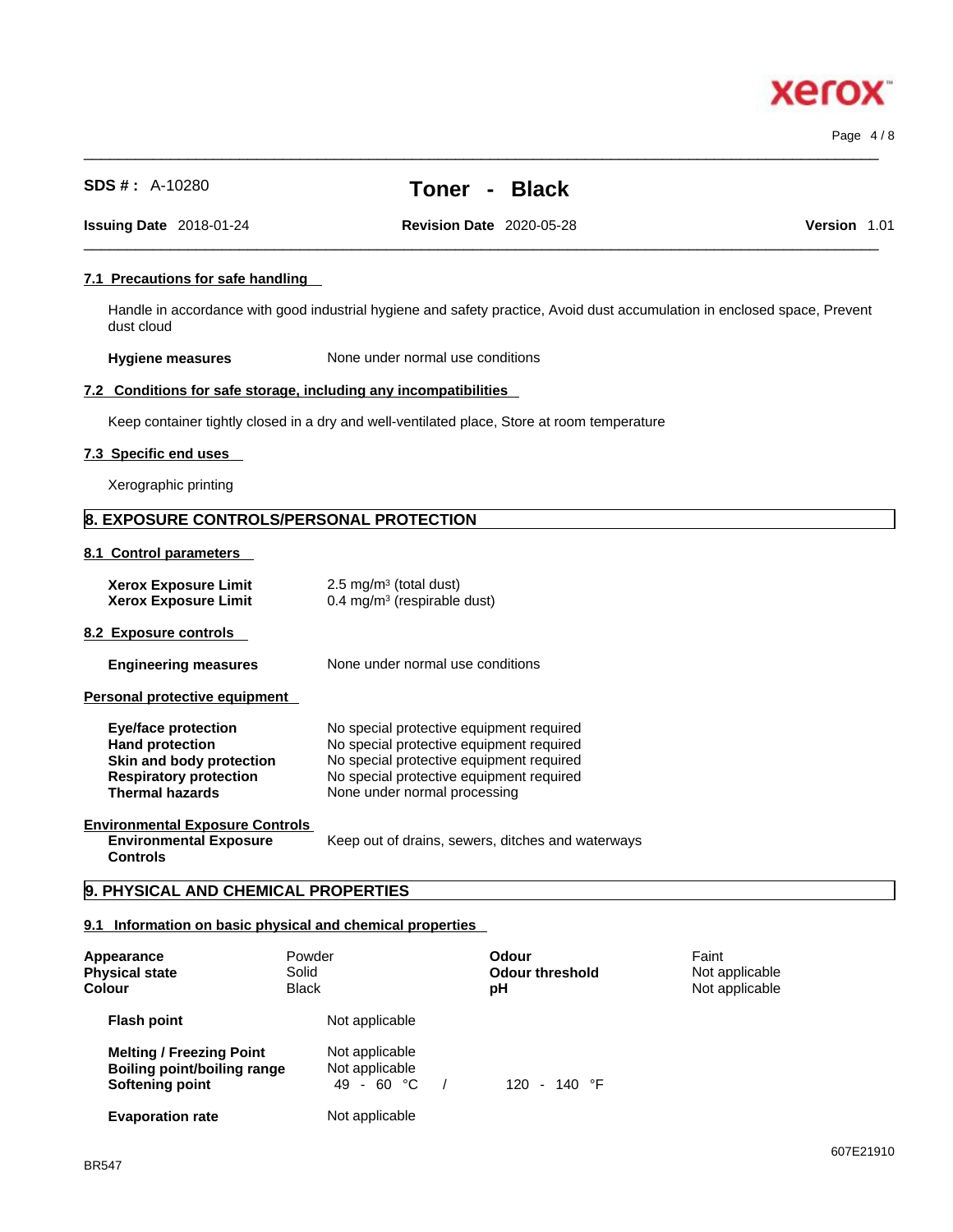

Page 5 / 8

| <b>SDS #: A-10280</b>                                                                                                                                                                                       | <b>Black</b><br>Toner<br>$\blacksquare$                                                                                                     |                     |
|-------------------------------------------------------------------------------------------------------------------------------------------------------------------------------------------------------------|---------------------------------------------------------------------------------------------------------------------------------------------|---------------------|
| <b>Issuing Date</b> 2018-01-24                                                                                                                                                                              | <b>Revision Date 2020-05-28</b>                                                                                                             | <b>Version 1.01</b> |
| <b>Flammability</b><br><b>Flammability Limits in Air</b>                                                                                                                                                    | Not flammable<br>Not applicable                                                                                                             |                     |
| <b>Explosive Limits</b>                                                                                                                                                                                     | No data available                                                                                                                           |                     |
| Vapour pressure<br>Vapour density<br><b>Specific gravity</b><br><b>Water solubility</b><br><b>Partition coefficient</b><br><b>Autoignition temperature</b><br><b>Decomposition temperature</b><br>Viscosity | Not applicable<br>Not applicable<br>$\sim$ 2<br>Negligible<br>Not applicable<br>Not applicable<br>Not determined<br>Not applicable          |                     |
| <b>Explosive properties</b>                                                                                                                                                                                 | Fine dust dispersed in air, in sufficient concentrations, and in the presence of an ignition<br>source is a potential dust explosion hazard |                     |

 $\_$  ,  $\_$  ,  $\_$  ,  $\_$  ,  $\_$  ,  $\_$  ,  $\_$  ,  $\_$  ,  $\_$  ,  $\_$  ,  $\_$  ,  $\_$  ,  $\_$  ,  $\_$  ,  $\_$  ,  $\_$  ,  $\_$  ,  $\_$  ,  $\_$  ,  $\_$  ,  $\_$  ,  $\_$  ,  $\_$  ,  $\_$  ,  $\_$  ,  $\_$  ,  $\_$  ,  $\_$  ,  $\_$  ,  $\_$  ,  $\_$  ,  $\_$  ,  $\_$  ,  $\_$  ,  $\_$  ,  $\_$  ,  $\_$  ,

None

## **10. STABILITY AND REACTIVITY**

### **10.1 Reactivity**

No dangerous reaction known under conditions of normal use

#### **10.2 Chemical stability**

Stable under normal conditions

### **10.3 Possibility of hazardous reactions**

| <b>Hazardous reactions</b> | None under normal processing            |
|----------------------------|-----------------------------------------|
| Hazardous polymerisation   | Hazardous polymerisation does not occur |

#### **10.4 Conditions to avoid**

Prevent dust cloud, Fine dust dispersed in air, in sufficient concentrations, and in the presence of an ignition source is a potential dust explosion hazard

### **10.5 Incompatible Materials**

None

#### **10.6 Hazardous decomposition products**

None under normal use

# **11. TOXICOLOGICAL INFORMATION**

*The toxicity data noted below is based on the test results of similar reprographic materials.*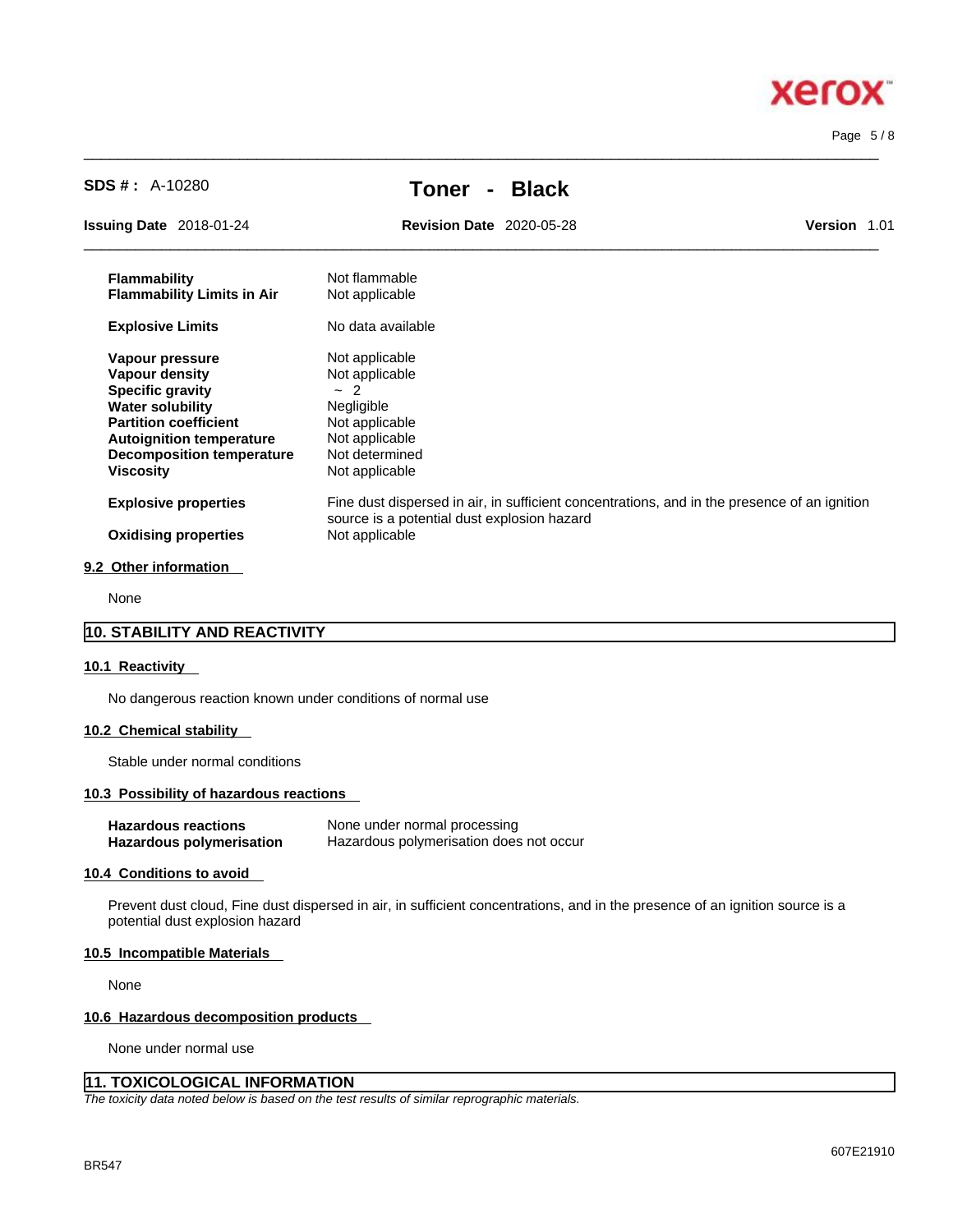# Page 6 / 8

**Xerox** 

# **SDS # :** A-10280 **Toner - Black**

 $\_$  ,  $\_$  ,  $\_$  ,  $\_$  ,  $\_$  ,  $\_$  ,  $\_$  ,  $\_$  ,  $\_$  ,  $\_$  ,  $\_$  ,  $\_$  ,  $\_$  ,  $\_$  ,  $\_$  ,  $\_$  ,  $\_$  ,  $\_$  ,  $\_$  ,  $\_$  ,  $\_$  ,  $\_$  ,  $\_$  ,  $\_$  ,  $\_$  ,  $\_$  ,  $\_$  ,  $\_$  ,  $\_$  ,  $\_$  ,  $\_$  ,  $\_$  ,  $\_$  ,  $\_$  ,  $\_$  ,  $\_$  ,  $\_$  ,

 $\_$  ,  $\_$  ,  $\_$  ,  $\_$  ,  $\_$  ,  $\_$  ,  $\_$  ,  $\_$  ,  $\_$  ,  $\_$  ,  $\_$  ,  $\_$  ,  $\_$  ,  $\_$  ,  $\_$  ,  $\_$  ,  $\_$  ,  $\_$  ,  $\_$  ,  $\_$  ,  $\_$  ,  $\_$  ,  $\_$  ,  $\_$  ,  $\_$  ,  $\_$  ,  $\_$  ,  $\_$  ,  $\_$  ,  $\_$  ,  $\_$  ,  $\_$  ,  $\_$  ,  $\_$  ,  $\_$  ,  $\_$  ,  $\_$  ,

**Issuing Date** 2018-01-24 **Revision Date** 2020-05-28 **Version** 1.01

#### **11.1 Information on toxicological effects**

| No skin irritation, No eye irritation                                     |
|---------------------------------------------------------------------------|
| $> 5$ g/kg (rat)                                                          |
| $> 5$ g/kg (rabbit)                                                       |
| $> 5$ mg/L (rat, 4 hr)                                                    |
|                                                                           |
|                                                                           |
| No known effects under normal use conditions                              |
| Not classifiable as a human carcinogen                                    |
|                                                                           |
|                                                                           |
| No sensitisation responses were observed                                  |
| Not mutagenic in AMES Test                                                |
| This product does not contain any known or suspected reproductive hazards |
| None known                                                                |
| None known<br>Not applicable                                              |
|                                                                           |

11.2 Information on other hazards

**Endocrine disrupting properties** No information available

# **12. ECOLOGICAL INFORMATION**

#### **12.1 Toxicity**

EC50/72h/algae = >1000 mg/L

# **12.2 Persistence and degradability**

Not readily biodegradable

#### **12.3 Bioaccumulative potential**

Bioaccumulation is unlikely

## **12.4 Mobility in soil**

Insoluble in water

## **12.5 Results of PBT and vPvB assessment**

Not a PBT according to REACH Annex XIII

#### **12.6 Endocrine disrupting properties**

This product does not contain any known or suspected endocrine disruptors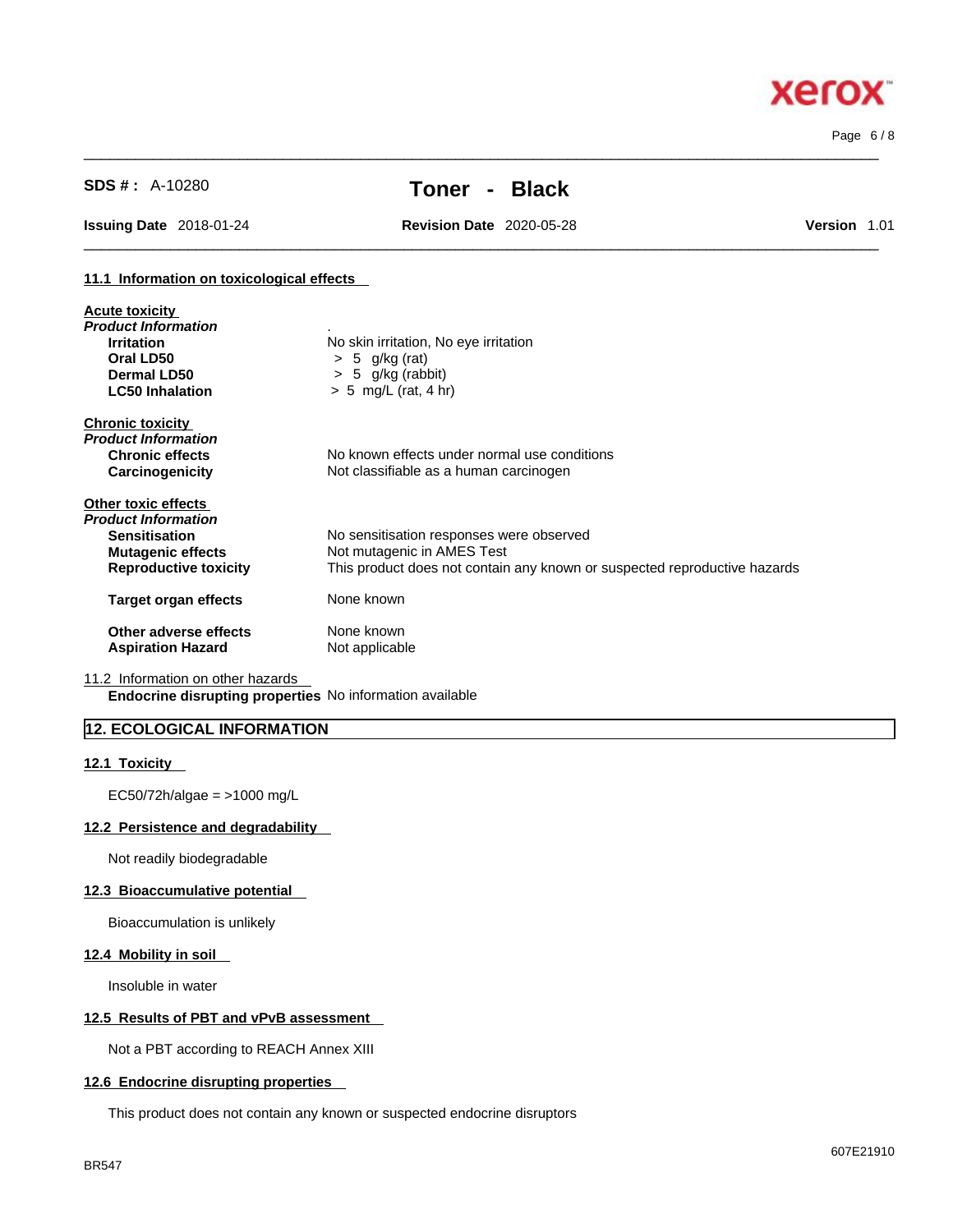**xero** 

# **SDS # :** A-10280 **Toner - Black**

 $\_$  ,  $\_$  ,  $\_$  ,  $\_$  ,  $\_$  ,  $\_$  ,  $\_$  ,  $\_$  ,  $\_$  ,  $\_$  ,  $\_$  ,  $\_$  ,  $\_$  ,  $\_$  ,  $\_$  ,  $\_$  ,  $\_$  ,  $\_$  ,  $\_$  ,  $\_$  ,  $\_$  ,  $\_$  ,  $\_$  ,  $\_$  ,  $\_$  ,  $\_$  ,  $\_$  ,  $\_$  ,  $\_$  ,  $\_$  ,  $\_$  ,  $\_$  ,  $\_$  ,  $\_$  ,  $\_$  ,  $\_$  ,  $\_$  ,

**Issuing Date** 2018-01-24 **Revision Date** 2020-05-28 **Version** 1.01

 $\_$  ,  $\_$  ,  $\_$  ,  $\_$  ,  $\_$  ,  $\_$  ,  $\_$  ,  $\_$  ,  $\_$  ,  $\_$  ,  $\_$  ,  $\_$  ,  $\_$  ,  $\_$  ,  $\_$  ,  $\_$  ,  $\_$  ,  $\_$  ,  $\_$  ,  $\_$  ,  $\_$  ,  $\_$  ,  $\_$  ,  $\_$  ,  $\_$  ,  $\_$  ,  $\_$  ,  $\_$  ,  $\_$  ,  $\_$  ,  $\_$  ,  $\_$  ,  $\_$  ,  $\_$  ,  $\_$  ,  $\_$  ,  $\_$  ,

#### **12.7 Other adverse effects**

Although toner is not an aquatic toxin, microplastics may be a physical hazard to aquatic life and should not be allowed to enter drains, sewers, or waterways.

# **13. DISPOSAL CONSIDERATIONS**

### **13.1 Waste treatment methods**

| <b>Waste Disposal Method</b>  | Can be landfilled or incinerated, when in compliance with local regulations<br>If incineration is to be carried out, care must be exercised to prevent dust clouds forming. |
|-------------------------------|-----------------------------------------------------------------------------------------------------------------------------------------------------------------------------|
| <b>EWC Waste Disposal No.</b> | $080317*$                                                                                                                                                                   |
| <b>Other information</b>      | Although toner is not an aquatic toxin, microplastics may be a physical hazard to aquatic life<br>and should not be allowed to enter drains, sewers, or waterways.          |

# **14. TRANSPORT INFORMATION**

### **14.1 UN/ID No**

Not regulated

#### **14.2 Proper shipping name**

Not regulated

#### **14.3 Transport hazard class(es)**

Not classified

## **14.4 Packing Group**

Not applicable

#### **14.5 Environmental hazards**

Presents little or no hazard to the environment

### **14.6 Special precautions for users**

No special precautions are needed in handling this material

### **14.7 Transport in bulk according to MARPOL 73/78 and the IBC Code**

Not applicable

# **15. REGULATORY INFORMATION**